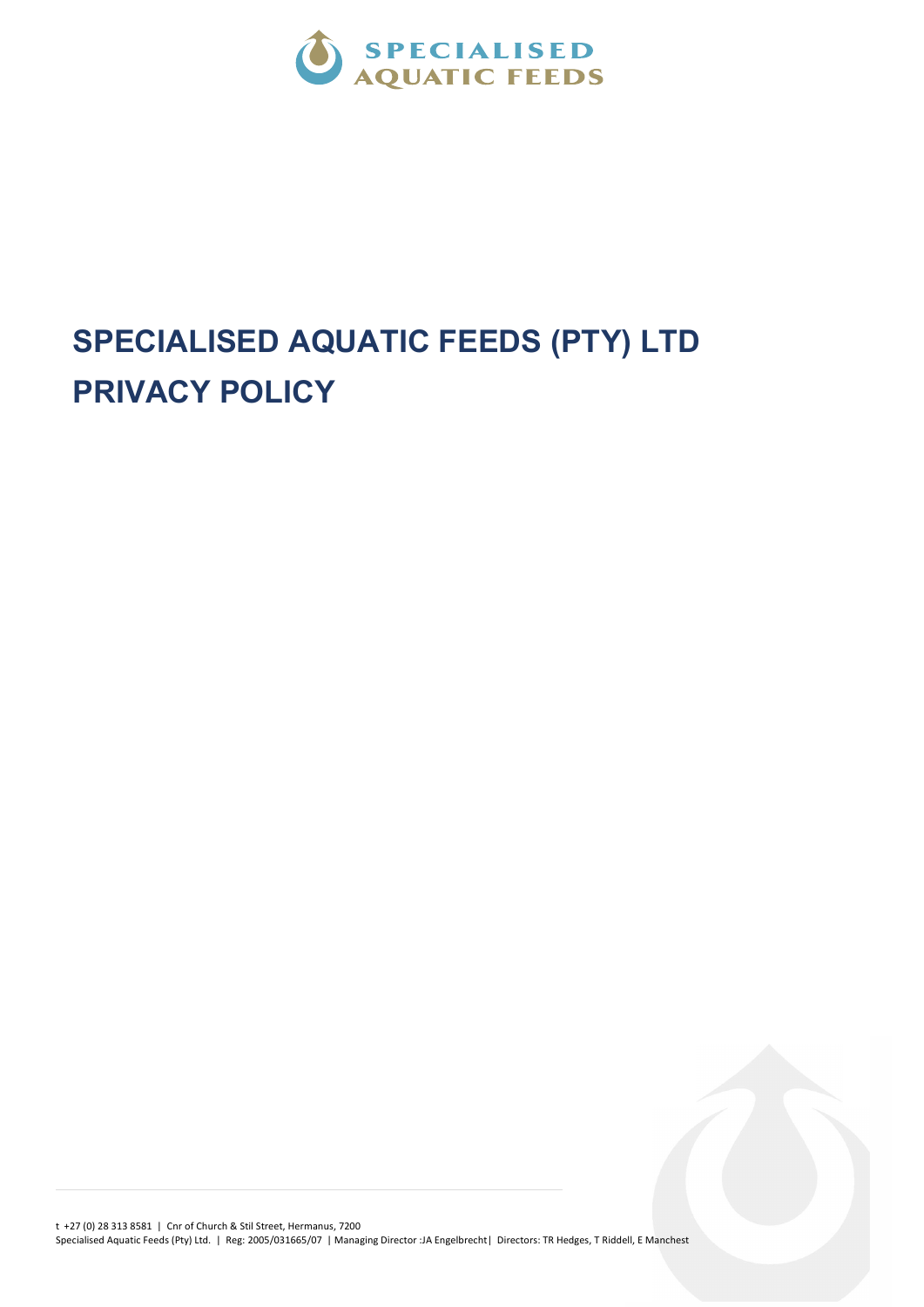

### Table of Contents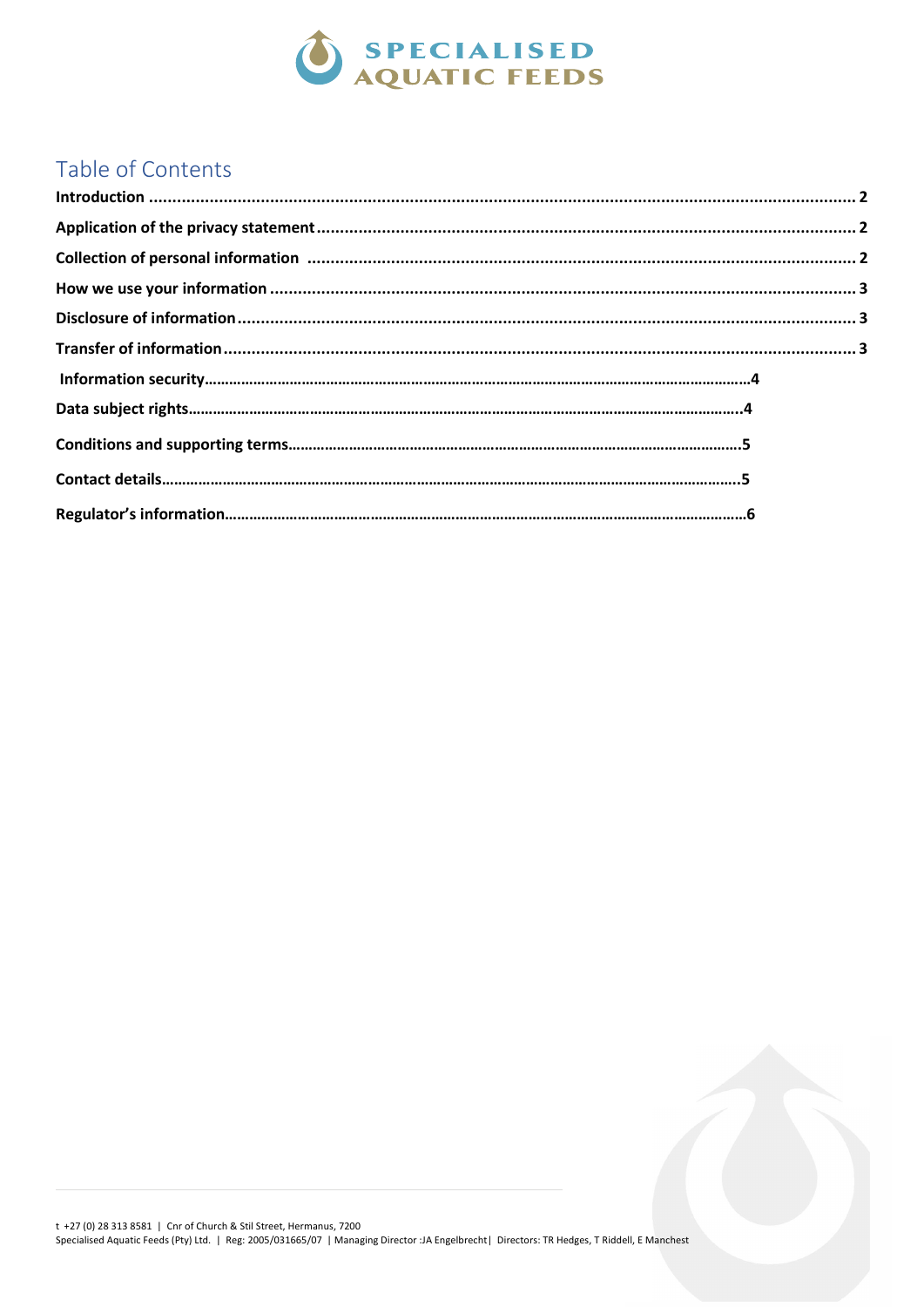

#### 1. Introduction

Specialised Aquatic Feeds (Pty) Ltd, 2005/031665/07 (hereafter "SAF" or "we" or "us" or "our") respects your privacy and protection of your personal information is of great importance to us. We are committed to ensuring the security and protection of the personal information that we process, and to provide a compliant and consistent approach to data protection

This privacy statement, together with the SAF POPI and PAIA manual, aim to inform you how SAF will treat any personal information that it may have concerning you and how you can access such personal information held.

Reference made to "POPIA" means the Protection of Personal Information Act 4 of 2013 and reference made to "PAIA" means the Promotion of Access to Information 2 of 2000 as amended.

By visiting our premises, communicating electronically with, and making use of services, you consent to the processing and transfer of your personal information as set out in this privacy statement below. SAF will take all reasonable measures, in accordance with this statement, to protect your personal information and to keep it confidential.

 For this privacy statement, "personal information", "data subject" and "processing" will have the meanings given to them in the POPIA.

We may collect your information through visitation, job application form, business proposal and business, employment, insurance contracts purposes.

#### 2. Application Of the Privacy Statement

2.1. Our privacy policy applies to the processing of your personal information collected by us or on our behalf, such as data subjects who use of our products and services, and/or who provide us with products and services, clients and any other data subjects who engage with us.

2.2. This privacy statement does not apply to third party whom we are affiliated with or who use our services such as marketing.

#### 3. Collection of Personal Information

3.1 the personal information may be provided to us when by you / collected by us from you when we engage with you and / or when you make use of our products and services and/ when we make use of your products and services.

3.2 the kind of personal information will be dependent on the specification which it is intended for and its use. The specific purposes for which the information is collected for will be apparent from the context in which the information is requested including but not limited to when:

- I. the collection, receipt, recording, organization, collation, storage.
- II. updating or modification, retrieval, alteration, or us.
- III. dissemination employing transmission, distribution, or making available in any other form.
- IV. You apply for employment opportunities at SAF may be required to provide your name and surname, identity number, employment history, and criminal behaviour.

t +27 (0) 28 313 8581 | Cnr of Church & Stil Street, Hermanus, 7200

Specialised Aquatic Feeds (Pty) Ltd. | Reg: 2005/031665/07 | Managing Director :JA Engelbrecht| Directors: TR Hedges, T Riddell, E Manchest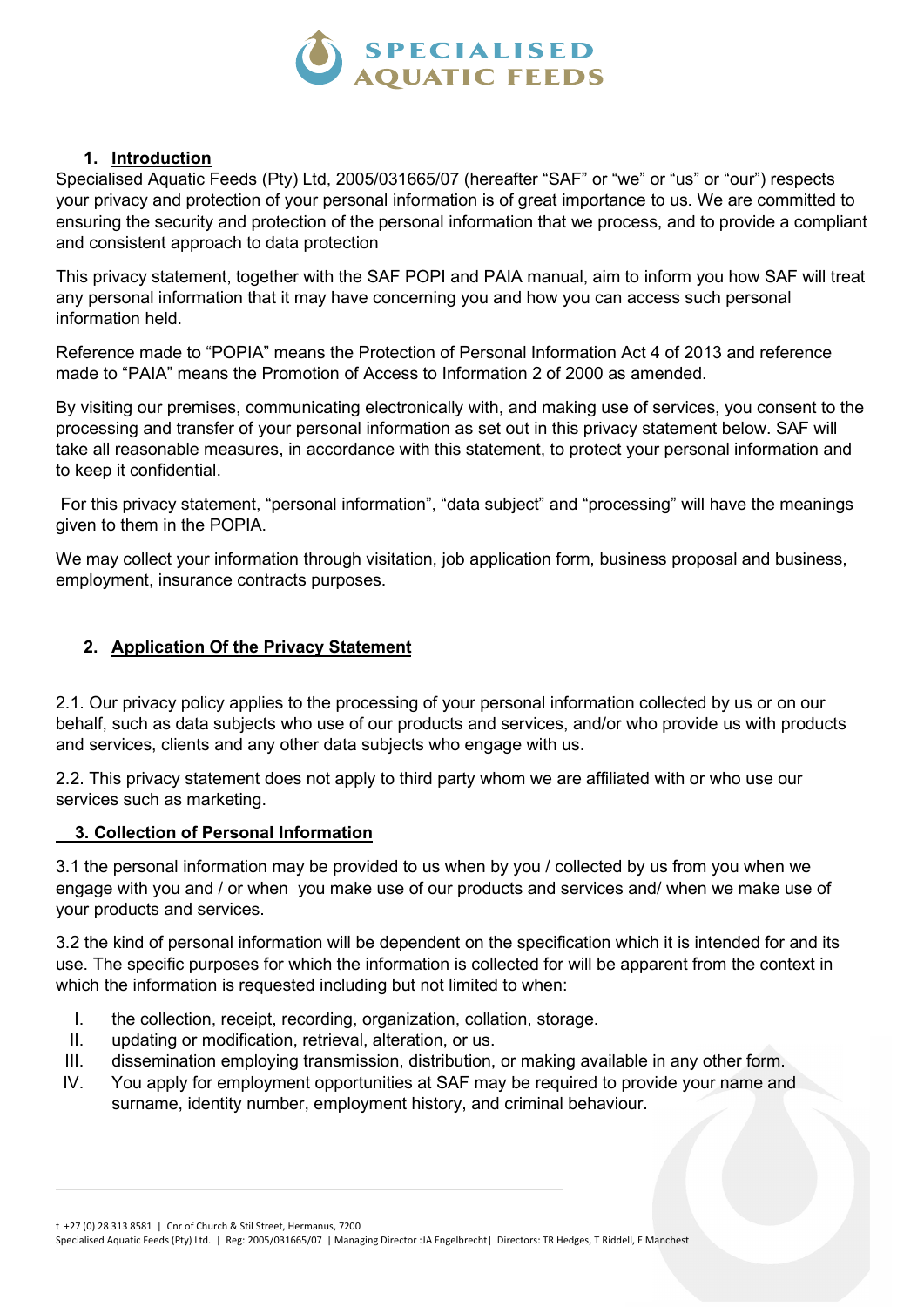

- V. Biometrics for access to certain premises of SAF as an employee.
- VI. You visit our premises where CCTV cameras are installed.
- VII. Where possible, we will inform you what information is voluntary or mandatory for you to provide to us and the consequences for failing to provide the requested information.
- VIII. We will only retain your personal information if necessary for the fulfilment of those purposes as have been identified by us and/or as required by law and/or as agreed with you.

#### 4. How we use your information

4.1. Personal information will only be processed for the purposes for which it was collected and/or to comply with legal and regulatory obligations and/or as authorised by law and/or with your consent.

- 4.2. The purposes for which we process personal information includes, but is not limited to:
	- Provide services or products to you.
	- Provide access to restricted space on our premises.
	- Comply with legal requirements.
	- Market or promote products and services.
	- Safety and security reasons.
	- Compile non-personal statistical information about SAF's growth( skills, dominant gender) to promote equality and education.

#### 5. Disclosure of information

5.1 SAF may disclose your personal information to third parties in certain circumstances, which

include, but are not limited to:

- Where we have your consent.
- Where we are required to do so by law.
- To our service providers who are involved in the delivery of products or services to you.

Third parties who we disclose personal information to include, but are not limited to:

- Our service providers at SAF
- To the authorities(regulators, courts , law enforcement )

#### 6. The transfer of Information

6.1 We may need to transfer your personal information to a third party for processing or storage. We will ensure that anyone to whom we pass your personal information agrees to treat your information with similar protection as provided for in the POPIA.

 6.2. We may transfer your information to other countries which do not have similar protection as provided for in the POPIA, with your consent.

#### 7. Information Security

7.1. We take appropriate and reasonable technical and organisational measures to prevent any unauthorised or unlawful access, loss of, damage to or unauthorised destruction of personal information

7.2. We have implemented various policies, procedures, and standards to safeguard personal information.

7.3. We regularly verify that the safeguards are effectively implemented and ensure that they are continually updated in accordance with the regulations.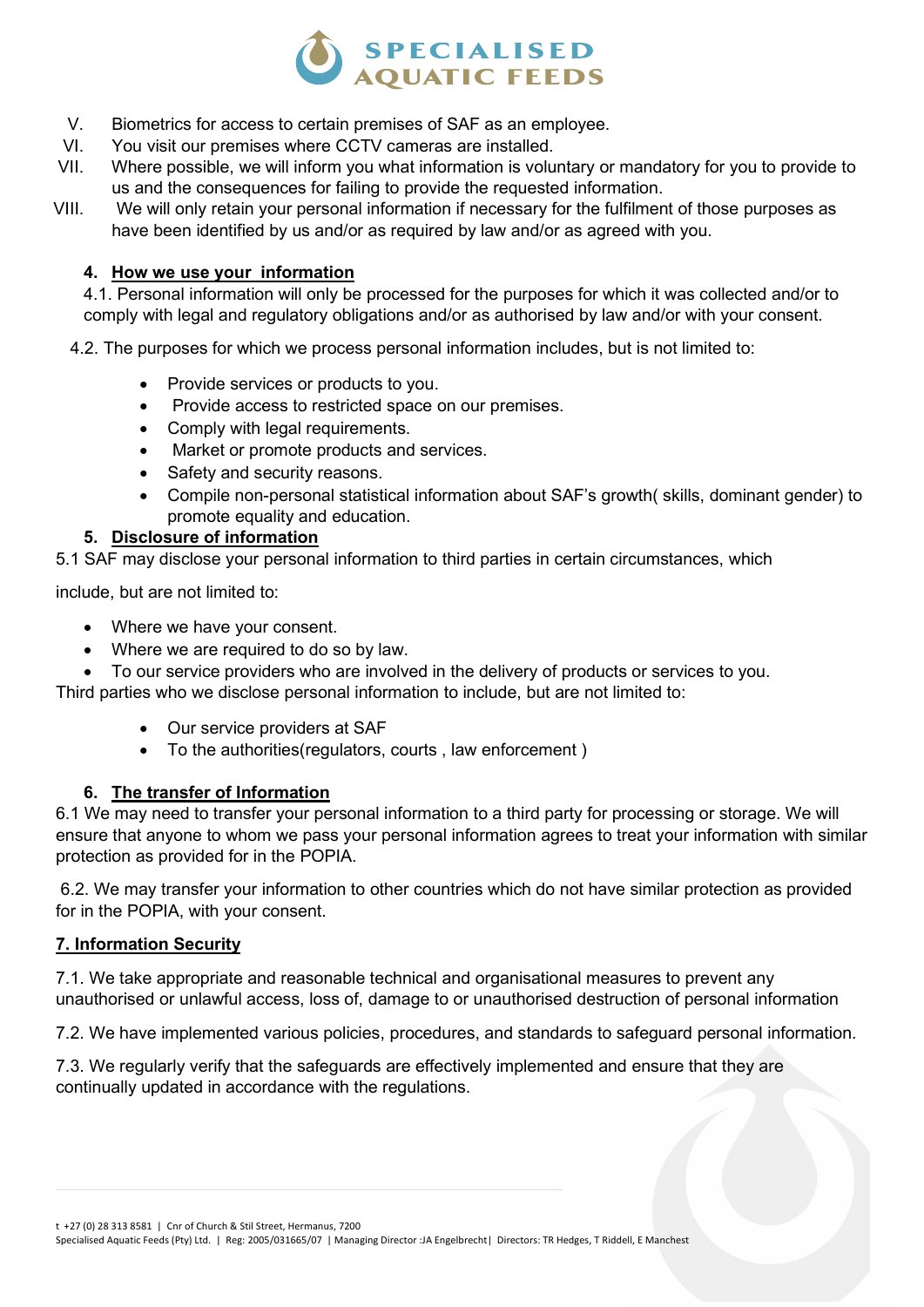# SPECIALISED<br>AQUATIC FEEDS

7.4 SAF has implemented procedures to address actual and suspected data breaches and undertake to notify you and the relevant regulatory authorities of breaches in instances in which SAF is legally required to do so and within the period in which such notification is necessary.

 7.5. Notwithstanding paragraph 7.1 to 7.3 above, to the extent acceptable by law, we shall not take liability for any loss, and /or damages arising from any unauthorised access, disclosure, misuse, or destruction of your personal information

#### 8. the data subject rights

8.1. Subject to the POPIA provisions, you have the right to:

I. Request access to your personal information.

II. Request, where necessary, the correction, destruction or deletion of your personal information.

lll. Object to the processing of your personal information.

IV. Submit a complaint to the Information Regulator regarding the alleged interference with the protection of the personal information.

V. Institute civil proceedings regarding the alleged interference with the protection of your personal information.

#### 9. Conditions and supporting terms

This privacy statement can be accessed through visiting our website at https://www.specialisedaquaticfeeds.co.za/ and on SAF premises with all the supporting documents, terms and conditions of the privacy statement regulated by South African laws .

#### 10. contact details

Enquiries about this privacy statement may be directed to the following officers:

Information officer Name: Phindile Kubheka Telephone:+27 (0) 28 313 0253 Email address: phindile@abagold.co.za

Information officer

Name: Tracey Giles

Telephone: +27 (0)28 313 8581

Email: tracey@safeeds.co.za